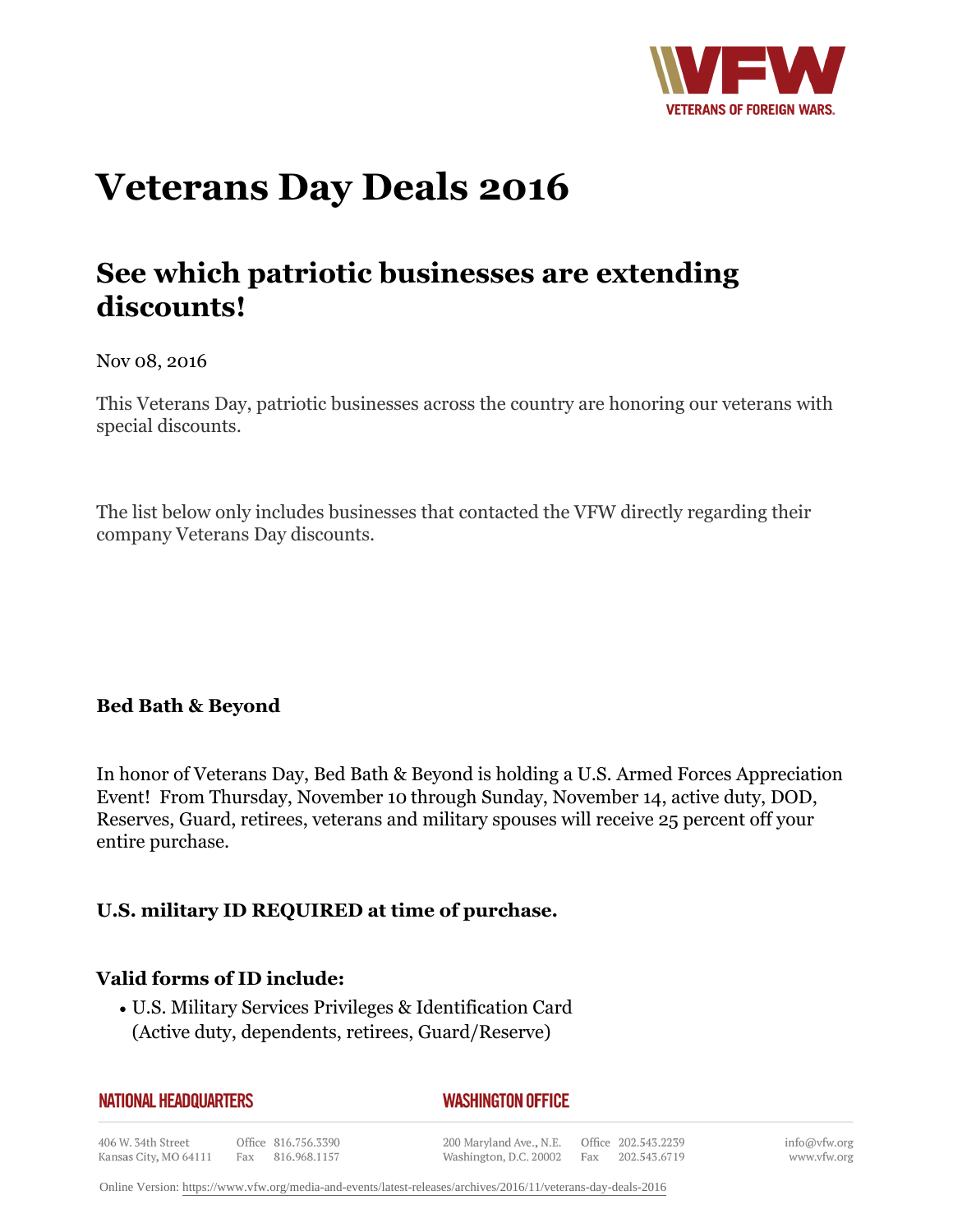- VFW Membership Card
- Veterans Advantage's VetRewards Card ID
- Veterans Administration Identification Card
- American Legion Membership Card
- DD214

Locate your nearest Bed, Bath & Beyond today.

Offer cannot be combined with any other coupons or Savings Certificates. Valid in store only. Some restrictions apply.

Some brands and products excluded. See store for details.

#### **Dell**

This Veterans Day, military members, veterans and family save an additional 15 percent on select PCs and electronics in honor of their service. Click here to verify and receive your exclusive coupon.

#### **Grease Monkey**® **Centers**

Participating Grease Monkey® Centers are offering free oil changes to veterans & active duty military.

Veterans & active duty military show their military ID, DD214 or state driver's license with military insignia stamp on Veterans Day, Friday, Nov. 11, 2016, at participating Grease Monkey centers to receive a free full service oil change.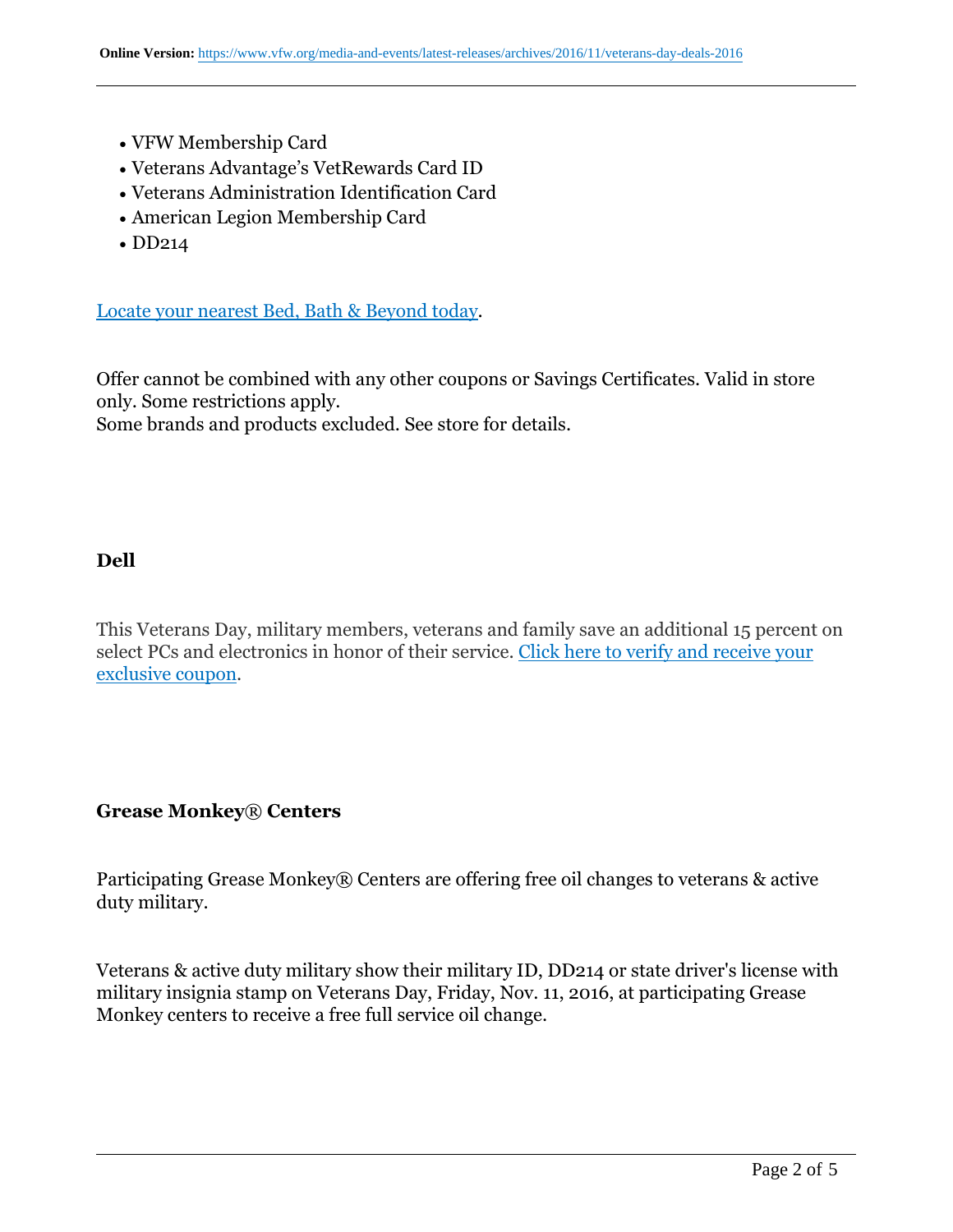#### Locate a participating location near you.

#### **About Grease Monkey Centers**

**Founded in 1978, Grease Monkey International, Inc. is one of the largest automotive maintenance chains not owned by a major oil company, with more than 300 centers located in the United States and Latin America. Grease Monkey centers focus on a "Less Hassle, More Hustle" customer experience to fit the busy lives of the driving public by meeting their vehicle maintenance needs based on vehicle manufacturer recommendations. Grease Monkey centers provide oil changes and other services that meet or exceed vehicle owner's manual specifications and maintain warranty requirements. Services include light repairs, fluid, and filter maintenance, and tire and brake services.**

#### **Walgreens**

To celebrate the service and sacrifices of the nation's military, Walgreens is offering a Veterans Day discount to all veterans and active duty military personnel. On Friday, Nov. 11, customers with a Walgreens Balance® Rewards card and valid military ID or proof of service will receive 20 percent off regular-price, eligible store items\* at any Walgreens or Duane Reade drugstore nationwide.

"We are always honored to serve our veterans and military personnel, and this year we take particular pride in welcoming Tricare members to Walgreens beginning Dec. 1. That's the day Walgreens joins the Tricare pharmacy network so active duty and retired military members and their families who participate in Tricare can fill their prescriptions at Walgreens," said Richard Ashworth, president, pharmacy and retail operations, Walgreens. "For their service, commitment and sacrifice, we at Walgreens are deeply grateful."

A Balance® Rewards customer loyalty program membership is free and can be obtained at checkout. Immediate family members of veterans and active-duty military are also eligible for the discount.

#### **About Walgreens**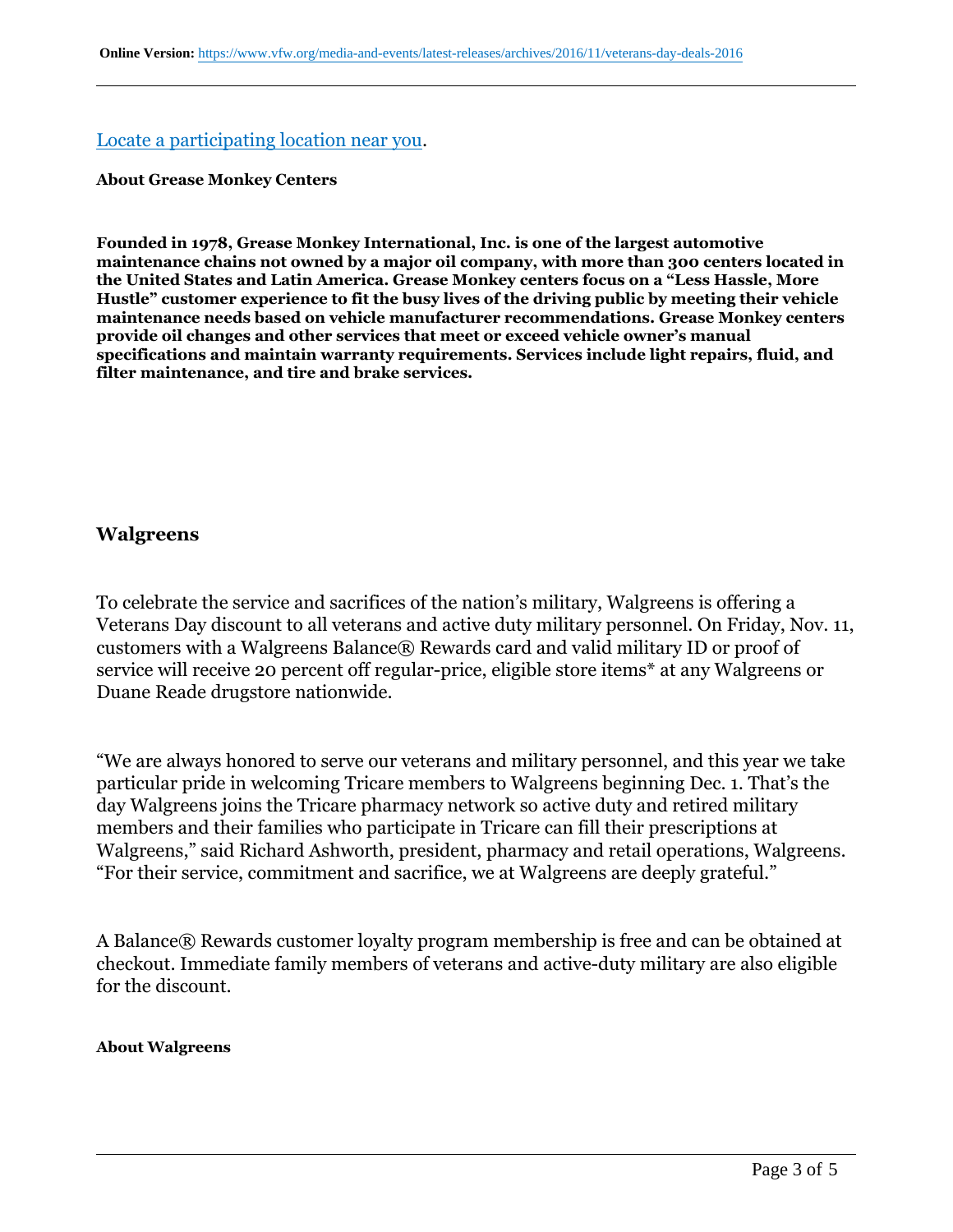**Walgreens (www.walgreens.com), one of the nation's largest drugstore chains, is included in the Retail Pharmacy USA Division of Walgreens Boots Alliance, Inc. (NASDAQ: WBA), the first global pharmacy-led, health and wellbeing enterprise. More than 10 million customers interact with Walgreens each day in communities across America, using the most convenient, multichannel access to consumer goods and services and trusted, cost-effective pharmacy, health and wellness services and advice. Walgreens operates 8,175 drugstores with a presence in all 50 states, the District of Columbia, Puerto Rico and the U.S. Virgin Islands. Walgreens omnichannel business includes Walgreens.com and VisionDirect.com. Approximately 400 Walgreens stores offer Healthcare Clinic or other provider retail clinic services.**

 **Offer valid for veterans, active-duty military and their immediate family members on November 11, 2016 only with Balance® Rewards card and proof of service. Valid in Walgreens and Duane Reade stores. Discount valid on regular-price items only. Discount not valid on alcohol, dairy, tobacco, stamps, phone/prepaid/gift cards, money orders/transfers, transportation passes, lottery tickets, charitable donations, newspapers, magazines, pseudoephedrine or ephedrine products, clinic services, pharmacy items or services, sales tax, home medical equipment and durable medical equipment products, clinic services, health tests, contact lenses, items or services submitted to insurance for reimbursement or where otherwise limited by law. Not valid toward Prescription Savings Club membership fee. Void where prohibited.**

#### **Sport Clips Haircuts**

Sport Clips locations across the nation are currently raising funds for its Help A Hero campaign, which supports the VFW's "Sport Clips Help A Hero Scholarship" program.

On Veterans Day, \$1 from every haircut service will go to Help A Hero. In addition, many Sport Clips locations will offer free haircuts to active duty U.S. service members and veterans this Veterans Day, with valid proof of service. Find participating locations here.

Access more Veterans Day deals as reported by MilitaryTimes.com.